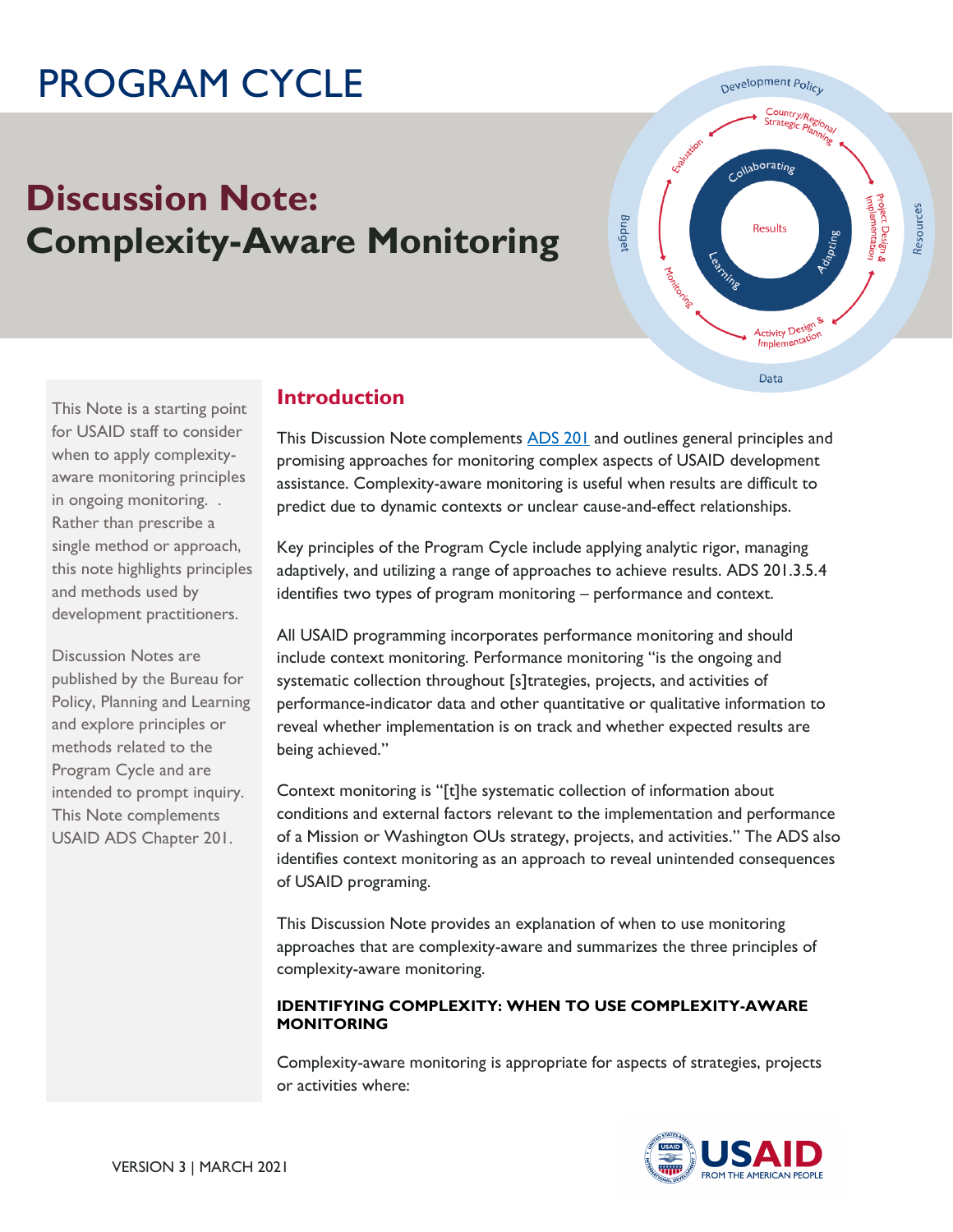- Cause-and-effect relationships are uncertain;
- Stakeholders bring diverse perspectives to the situation, making consensus impractical;
- Contextual factors are likely to influence programming;
- New opportunities or new needs continue to arise; and
- The pace of change is unpredictable.

Programming environments can have some simple aspects, some complicated aspects and some complex aspects; it is more useful to identify these individually than to attempt to classify a whole situation as either one or the other.<sup>1</sup> In general, social change, development contexts, and programming tend to contain a mix of complicated and complex aspects. Thus, complexity is neither a special circumstance (such as conflict or transition), nor a blanket descriptor. Furthermore, judgments about complexity are ones about relative disagreement and uncertainty. Complicated aspects of a system may evolve to demonstrate complex dynamics or complex aspects may become complicated.<sup>2</sup> Also, aspects of complexity-aware monitoring may cross boundaries of interventions.

Identifying solutions in advance and drafting detailed implementation plans is difficult for complex aspects of programming. Expected results may also require refinement and revision as strategies, projects, or activities unfold. Projects or activities that rely heavily on adaptive management to steer effectively in dynamic contexts, including interventions that seek to influence social change or innovate to discover solutions, are likely candidates for complexity-aware monitoring. On the other hand, projects or activities that deliver services, or roll out, replicate, or scale up tried and true programming strategies can generally meet their needs through performance monitoring and context monitoring.

**Figure 1.** Agreement and Certainty Matrix Source: Patton, M.Q. (2011). Developmental Evaluation: Applying Complexity Concepts to Enhance Innovation and Use. New York: The Guildford Press, p. 94.



Two questions can help identify complex aspects of programming:

- What is the degree of certainty about how to solve the problem?
- What is the degree of agreement among stakeholders about how to solve the problem?

According to the Agreement and Certainty Matrix<sup>3</sup> depicted in Figure 1, complex aspects of situations are distinguished from simple and complicated by both low certainty and low agreement. In situations of low agreement, key stakeholders may disagree about both how to define the development problem and how to solve it. In situations of low certainty, cause and effect relationships are poorly understood and even the experts are uncertain about the best way to achieve results.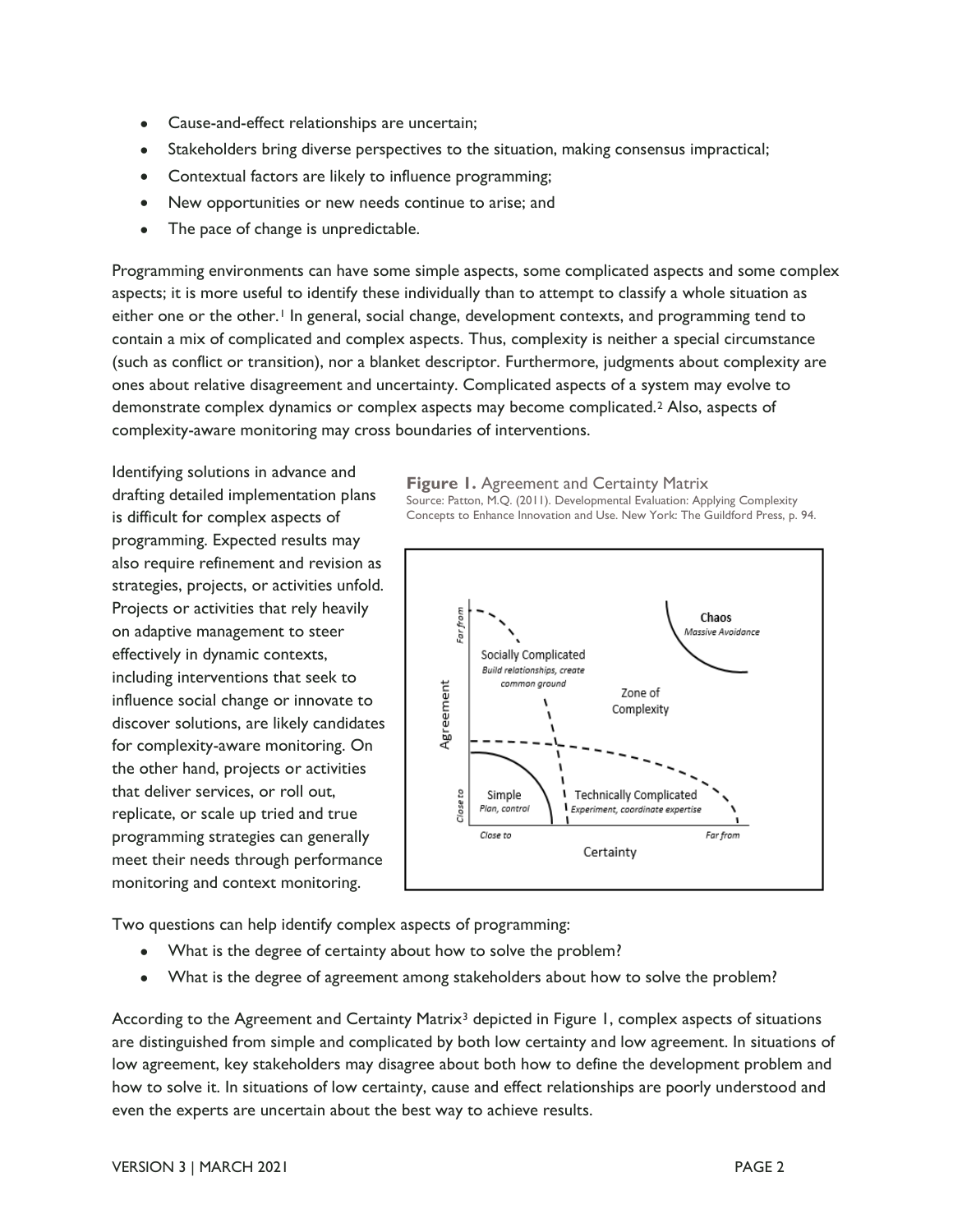Those working with the Cynefin framework, depicted in Figure 2, recognize complexity when diverse elements interact with each other in unanticipated ways to create a new reality.<sup>4</sup> Complex aspects of a situation cannot be known or predicted ahead of time; cause-effect relationships emerge only retrospectively. Complexity responds well to "probe-sense-respond" management approaches in which development practitioners experiment, gather information, and then act accordingly.

#### **Figure 2.** Cynefin Framework



The Cynefin framework contrasts complex

dynamics with simple, complicated and chaotic. In simple aspects, causal dynamics are well known. The right answer is common knowledge. Best practices have been identified. In complicated aspects of a situation, cause-effect relationships are knowable with additional expertise or time and energy to understand and measure. Experts would be expected to possess the relevant knowledge, and to be able to identify good practices. Chaotic aspects of a situation are ones in which there is so much turbulence that causal relations are not perceivable even after results emerge and there is no time to investigate or figure out right answers. Those dealing with chaotic aspects must act quickly and decisively to reduce the turbulence.

Let's take the example of a vaccination activity (Table 1). Aspects of the activity demonstrate simple, complicated, and complex dynamics. Vaccines work by introducing a modified version of a disease agent into the body, thereby stimulating the body's immune system to build up defenses against the pathogen. If a vaccinated individual encounters the disease agent again, the immune system will be able to ward off the disease. The cause-and-effect relationships are known and the effectiveness of vaccines is very high. Preventing common childhood diseases is generally agreed to be a worthwhile goal. Therefore, both certainty and agreement about how vaccinations work and the desirability of preventing childhood disease of the activity is high. We can call this aspect of the activity simple. Simple does not mean that a successful vaccination activity will be easy.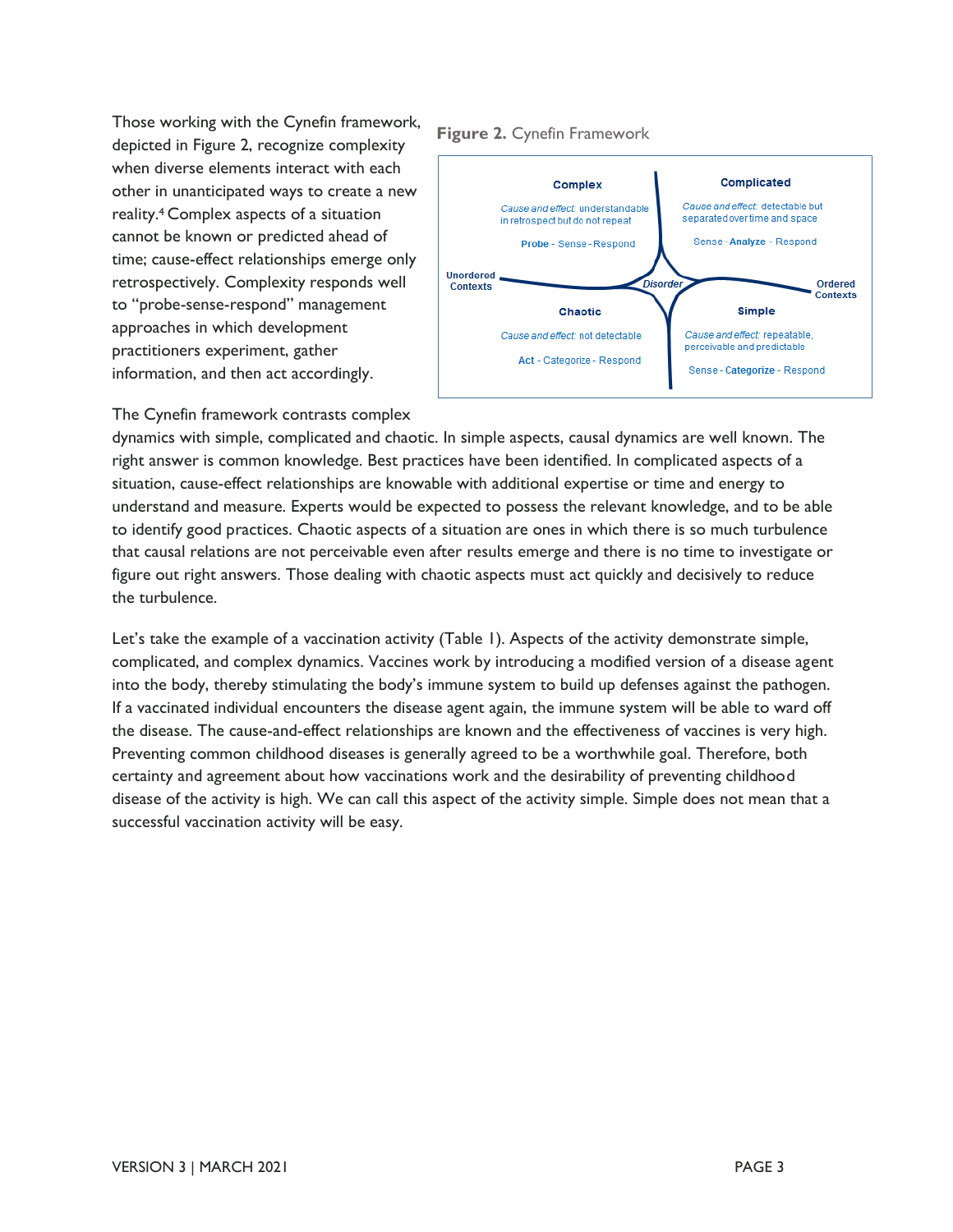| Table I: Certainty & Agreement in Simple, Complicated, & Complex Aspects |                                |                                                                                                             |
|--------------------------------------------------------------------------|--------------------------------|-------------------------------------------------------------------------------------------------------------|
| Simple                                                                   | High certainty, high agreement | Stimulating immunity through<br>vaccines                                                                    |
| Complicated (technically)                                                | Low certainty, high agreement  | Delivering vaccines to remote<br>populations through a weak<br>health system; population values<br>vaccines |
| Complicated (socially)                                                   | High certainty, low agreement  | Delivering vaccines to resistant<br>communities through a well-<br>resourced health system                  |
| Complex                                                                  | Low certainty, low agreement   | Delivering vaccines to resistant<br>communities through a weak<br>health system                             |

Table 1 presents certainty and agreement in simple, complicated, and complex aspects.

Other aspects of the activity, such as logistics, may not be simple. Implementing a vaccination activity can be challenging in a country without a strong health system, even if the population is generally supportive. Many vaccines require cold storage up until they are administered. Rural populations are difficult to access without an adequate transportation network. When facing logistical challenges but working in a population that shares common values of protecting the health of children through vaccination, delivery of the activity can be said to be technically complicated.

In some situations, the value of the vaccination effort itself may be in question. Recently, the U.S. has witnessed the rise of an anti-vaccination movement that claims a link between vaccinations and autism. Other studies have linked low rates of vaccination to lack of trust in medical workers among certain populations in the U.S. Both of these populations exhibit low agreement about the value of the activity and underscore the need for cultural sensitivity in vaccination campaigns. The U.S. health system makes vaccinations widely accessible throughout the country, but low agreement about the value of vaccinations makes reaching specific populations socially complicated.

Different interpretations of the value of vaccinations can be found in countries as diverse as Chad and the U.S., Australia and Pakistan. When working in a situation in which logistical challenges lower the certainty and cultural issues lower the agreement, delivery of the activity is complex.

During implementation of USAID programs, performance monitoring data are used to compare results achieved with the expected results and targets initially set at the beginning of a strategy, project, or activity. Thus, performance monitoring is built on known or hypothesized cause and effect relationships. For this reason, it is best suited for the simple and complicated aspects of a strategy, project or activity. Complexity-aware approaches, which can monitor dynamic and emerging aspects of programming, can complement and enrich performance monitoring.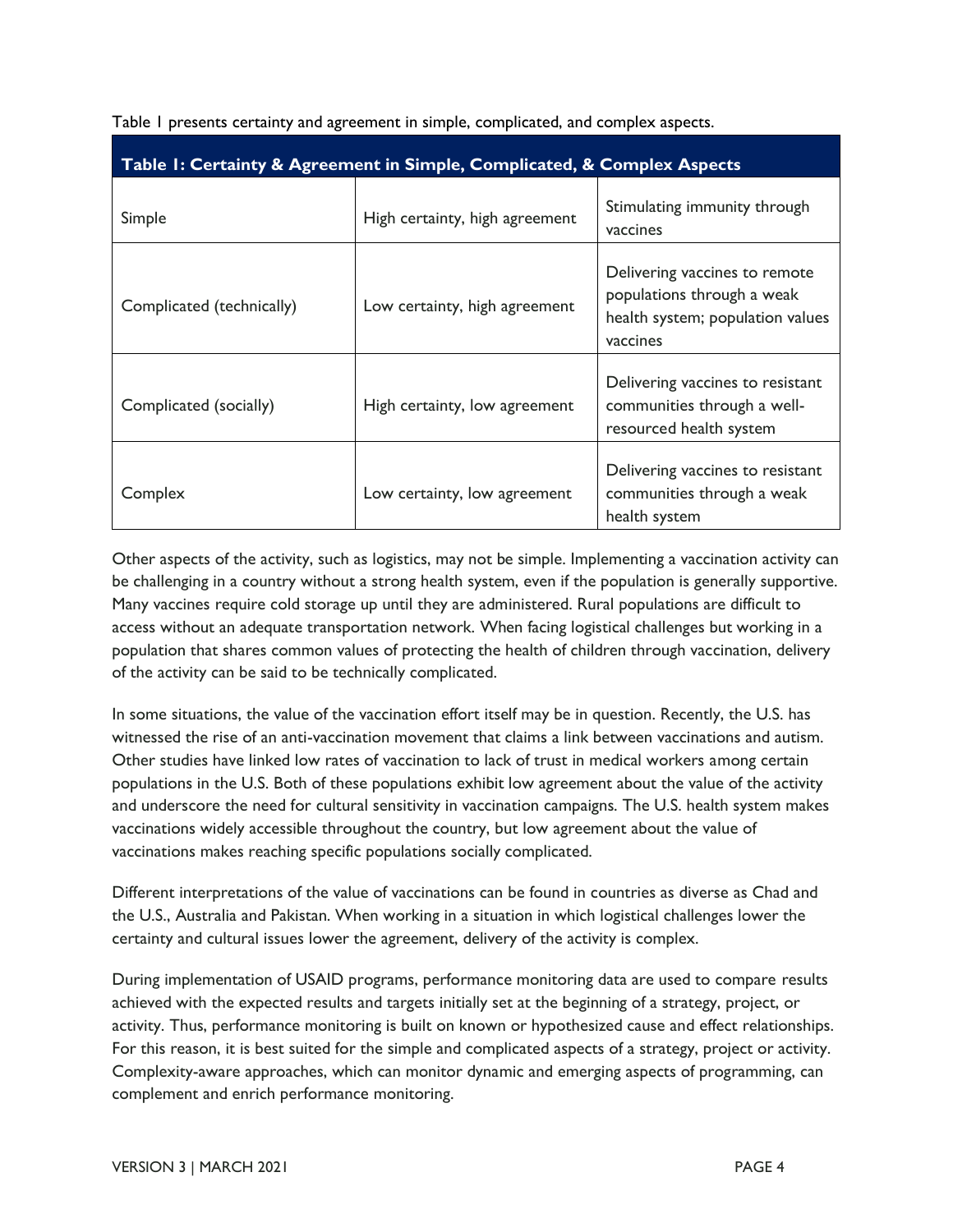#### **Principles of Complexity-Aware Monitoring**

The application of the three key principles listed below can be invaluable for monitoring the emergent and dynamic aspects of strategies, projects, and activities. When you apply these principles to your own situation, you may discover new monitoring solutions.

- 1. Attend to performance monitoring's three blind spots;
- 2. Synchronize monitoring with the pace of change; and
- 3. Consider interrelationships, perspectives, and boundaries.

#### **ATTEND TO PERFORMANCE MONITORING'S THREE BLIND SPOTS**

As part of the Program Cycle, performance monitoring is organized around answering questions about the progress of interventions towards desired results according to expected implementation plans. Consequently, some monitoring systems tend to focus on intended outcomes and the specific intervention(s) and associated logic model being implemented. This means monitoring plans may not address 1) a broader range of outcomes associated with the intervention or system including intended, unintended, positive or negative outcomes; 2) alternative causes - other actors and factors contributing to outcomes; and 3) change that is non-linear, meaning results are achieved without a clear, crisp and constant relationship among variables. This makes sense for monitoring the simple aspects of programming, however, ignoring unintended results, alternative causes, and non-linear change can undermine effective decision making for complicated and complex aspects of interventions and contexts.<sup>5</sup>

In programming environments of substantial complexity, complexity-aware monitoring can play a critical role in steering effective implementation. Where the ability to predict outcomes and causal pathways is low, complexity-aware monitoring data on a fuller range of outcomes, causal factors, and pathways of contribution complements performance and context monitoring data on desired results and planned pathways of change.

#### **SYNCHRONIZE MONITORING WITH THE PACE OF CHANGE**

As the pace of program adaptation quickens (or slows) to match the pace of change in the context, monitoring must adjust if it is to continue to provide useful information. Experience and engagement in the operating environment is the best way to gauge the pace of change. In most contexts, monitoring may take place on a frequent, or even on-going, basis. However, some significant results may require considerable time to emerge. It makes sense to monitor for these results less often, or to use interim milestones or leading indicators to monitor progress towards the longer-term result.

In both fast-paced and slowly evolving circumstances, effective management relies on timely information. In complexity, the emphasis shifts from advance planning to early detection. Performance monitoring, context monitoring, and complementary monitoring may be strengthened by the use of leading and coincident indicators, which provide data before (leading) or during (coincident) important changes in implementation and the environment. Leading indicators deliver early confirmation or advance warning, informing USAID staff and implementing partners whether they should stay on track or course correct. For example, for an activity supporting policy changes a leading indicator signals the first signs of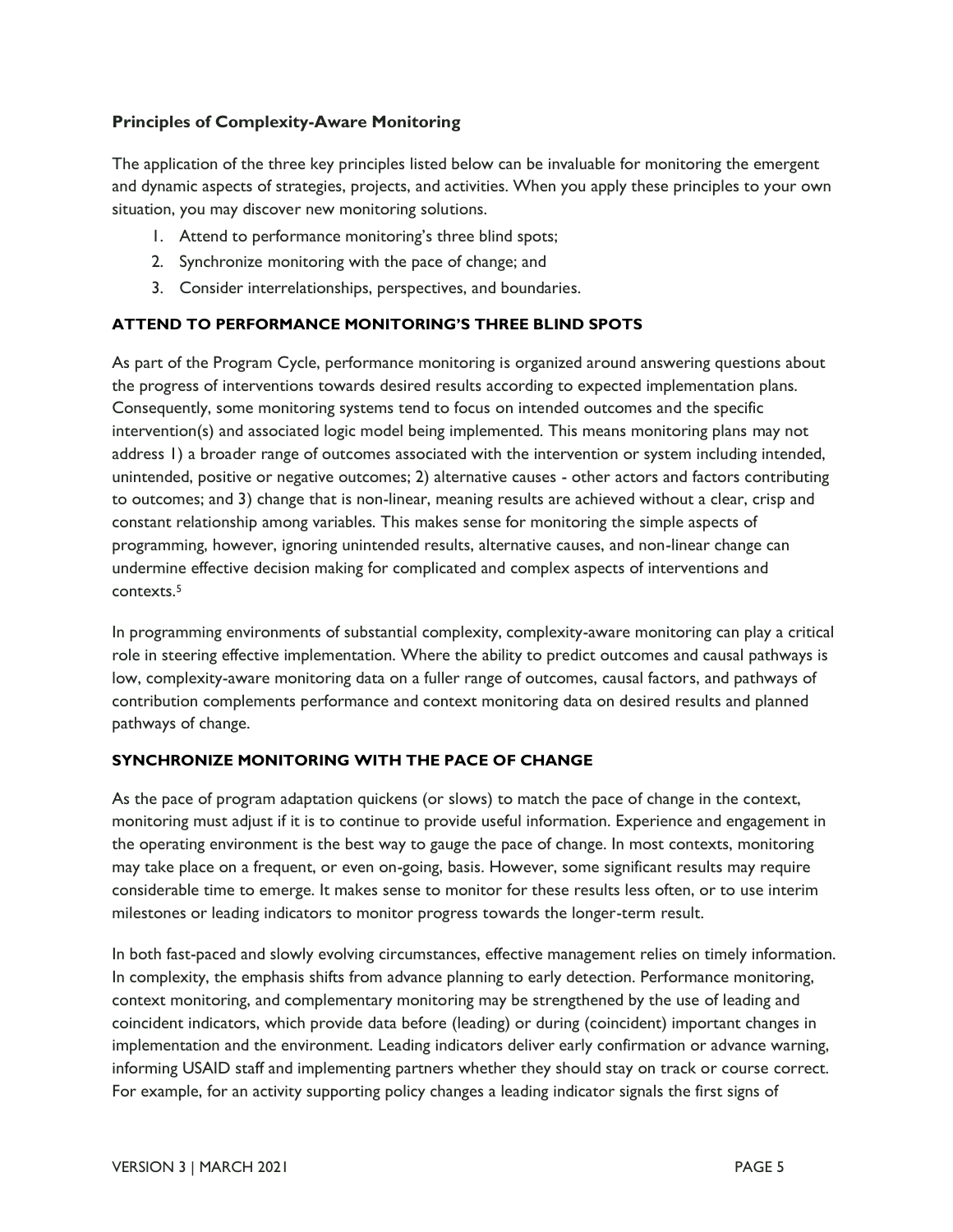progress in the policy process, such as a key actor identifying or debating a policy issue. Monitoring systems that depend solely on indicators that provide data after the result has taken place (often with considerable time lag due to data collection routines and local result chains) may fail to alert staff in time to act.

In most circumstances, and especially in complexity, information needs will change over the life of a strategy, project or activity. Synchronizing with the pace of change ensures that information is available when necessary. Monitoring systems that serve adaptive management respond flexibly to collect new data or discontinue monitoring tasks that no longer serve a purpose. Savvy managers continually assess the value and relevance of monitoring data, and prioritize information for decision-making, ensuring that monitoring, evaluation, and learning (MEL) systems are flexible enough to provide evidence as change occurs.

For more information about this principle, please see the Discussion Note: on Synchronizing Monitoring [with the Pace of Change in Complexity.](https://usaidlearninglab.org/library/synchronizing-monitoring-pace-change-complexity-complexity-aware-monitoring-principle)

#### **ATTEND TO INTERRELATIONSHIPS, PERSPECTIVES, AND BOUNDARIES**

Three central systems thinking concepts can guide monitoring in complexity – interrelationships, perspectives and boundaries. Taken together, these three concepts outline the scope, focus, and intent of the systems field (Figure 3). The concept of **interrelationships** emphasizes that the essential features of any system lie in the dynamic interconnections among parts, not in the individual parts themselves. Does monitoring track the structures, processes, and exchanges linking actors and factors within a system? Different actors in the system have different **perspectives** about the relevant interrelationships in a system, that is, they see, describe, experience, and value those interrelationships

differently. Does monitoring provide information on the different perspectives within a system? Different actors may also define a system differently and include different elements and interrelationships. **Boundaries** determine what is included within the system and what is considered outside the system. Does monitoring provide information that is useful for the consideration of what is in and what is outside the system?

For maximum benefit, these systems concepts must be used synergistically. Apply the three together and to each other: What are the stakeholders' perspectives on the system's





boundaries and interrelationships? What are the interrelationships between different perspectives and variations in boundaries? Whose perspectives and interrelationships are taken into account and whose are left out? Why? Every monitoring endeavor makes choices between which actors and factors are deemed relevant and which are not, which interrelationships it includes and which it excludes, which perspectives are honored and which perspectives are marginalized. When designing monitoring systems,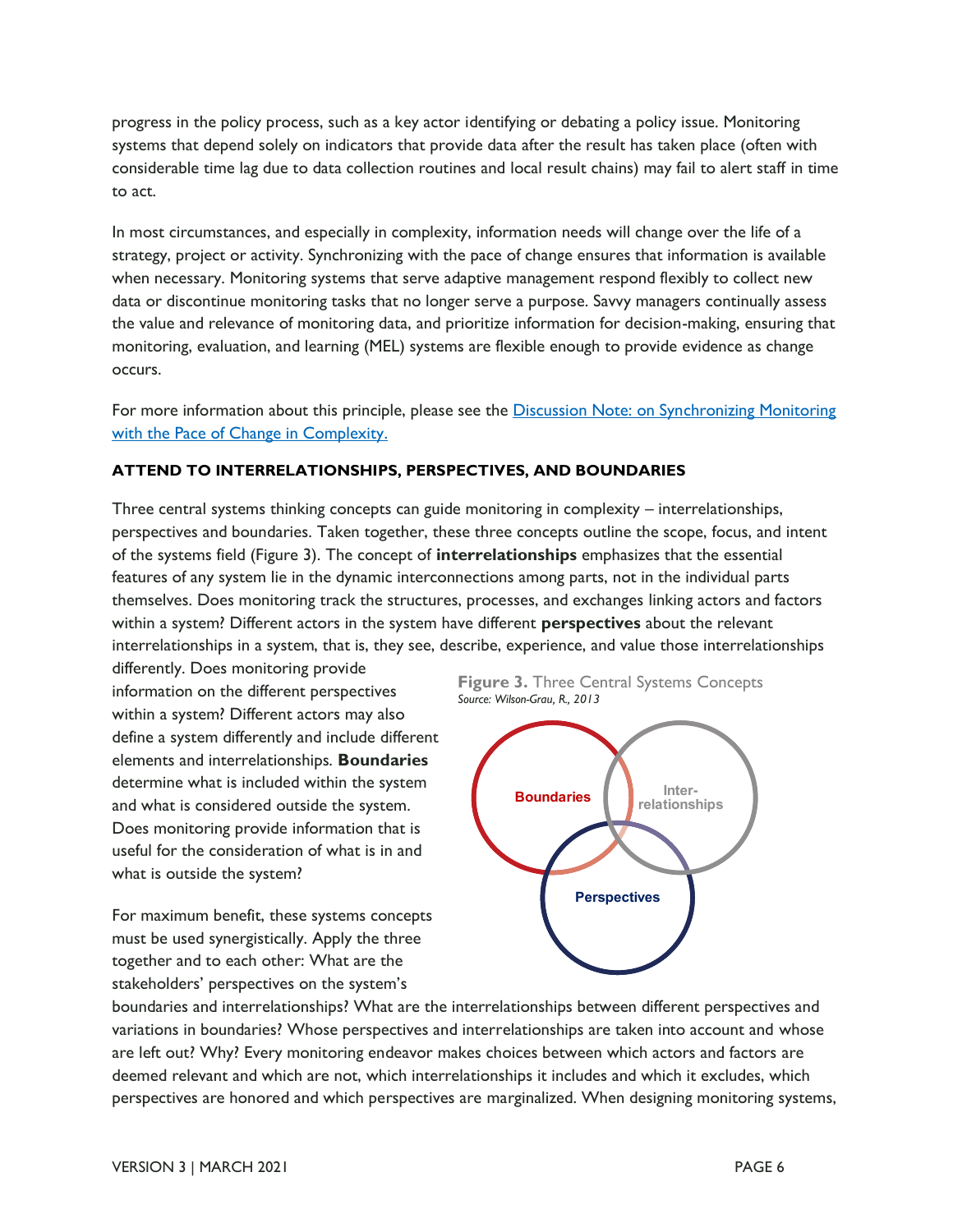these three concepts can help you reflect on your choices. Systems concepts can also help when using monitoring data to guide implementation. Incorporating consideration of interrelationships, boundaries, and perspectives helps to incorporate diverse interpretations of a situation, and provokes more creative thinking and collaborative problem-solving.

For example, the producer, buyer, exporter, financier, and end-market consumer each experience a market system differently. It can be useful to consider these roles as each representing a distinct perspective with a unique understanding of the boundaries of the market system. The small-scale producer thinks primarily about her crop, buyers, and input services, like the shop where she purchases fertilizer. The exporter may not consider input services, instead he will emphasize the role of shipping and transport companies in the same market system. The financier will draw the market system boundaries to include debtors, creditors and banks.

Likewise, each perspective will view key interrelationships in the system differently. An individual's perspective encompasses how they see, understand, value, and are motivated to act in a situation (Williams, Britt, 2014, 4).<sup>6</sup> An individual's perspective is not an opinion; rather, it represents the understanding which undergirds an opinion and how an individual views the purpose of the system.

For example, a buyer who offers a sole source contract to a small-scale producer considers the provision of credit and harvest equipment as a fair exchange for a lower-than-market crop price. A small-scale producer may experience significant financial duress under this arrangement and consider the relationship exploitative. Another buyer views the imbalanced relationship between contract buyer and producer as a business opportunity and seeks to engage the producer in side-selling. If differing perspectives on a market system, and its boundaries and interrelationships, are taken into account when designing an intervention, they should be considered during monitoring as well.

Participatory monitoring approaches are one way to put systems concepts to work in monitoring. Interventions designed to achieve ambitious results necessarily involve and affect a diverse array of stakeholders who bring a variety of perspectives about and relationships to each other and the intervention. In participatory monitoring, tasks are distributed among stakeholders to allow for variety in content, analysis, interpretation, and uses of data to achieve outcomes. Participatory monitoring may contribute to the ongoing negotiations among stakeholders needed to steer an intervention effectively in complexity.

For more information on this principle, please see the [Discussion Note: Attending to Interrelationships,](https://usaidlearninglab.org/library/attending-interrelationships-perspectives-and-boundaries-complexity-aware-monitoring)  [Perspectives, and Boundaries.](https://usaidlearninglab.org/library/attending-interrelationships-perspectives-and-boundaries-complexity-aware-monitoring)

## **Promising Complexity- Aware Monitoring Approaches**

Any monitoring approach that aligns with the complexity-aware monitoring principles to provide useful information for operating in complexity can be referred to as "complexity-aware." Commonly used monitoring methods may be implemented in a complexity-aware manner when used with the principles. Conversely, the use of cutting-edge methods does not necessarily produce information useful for working in complexity.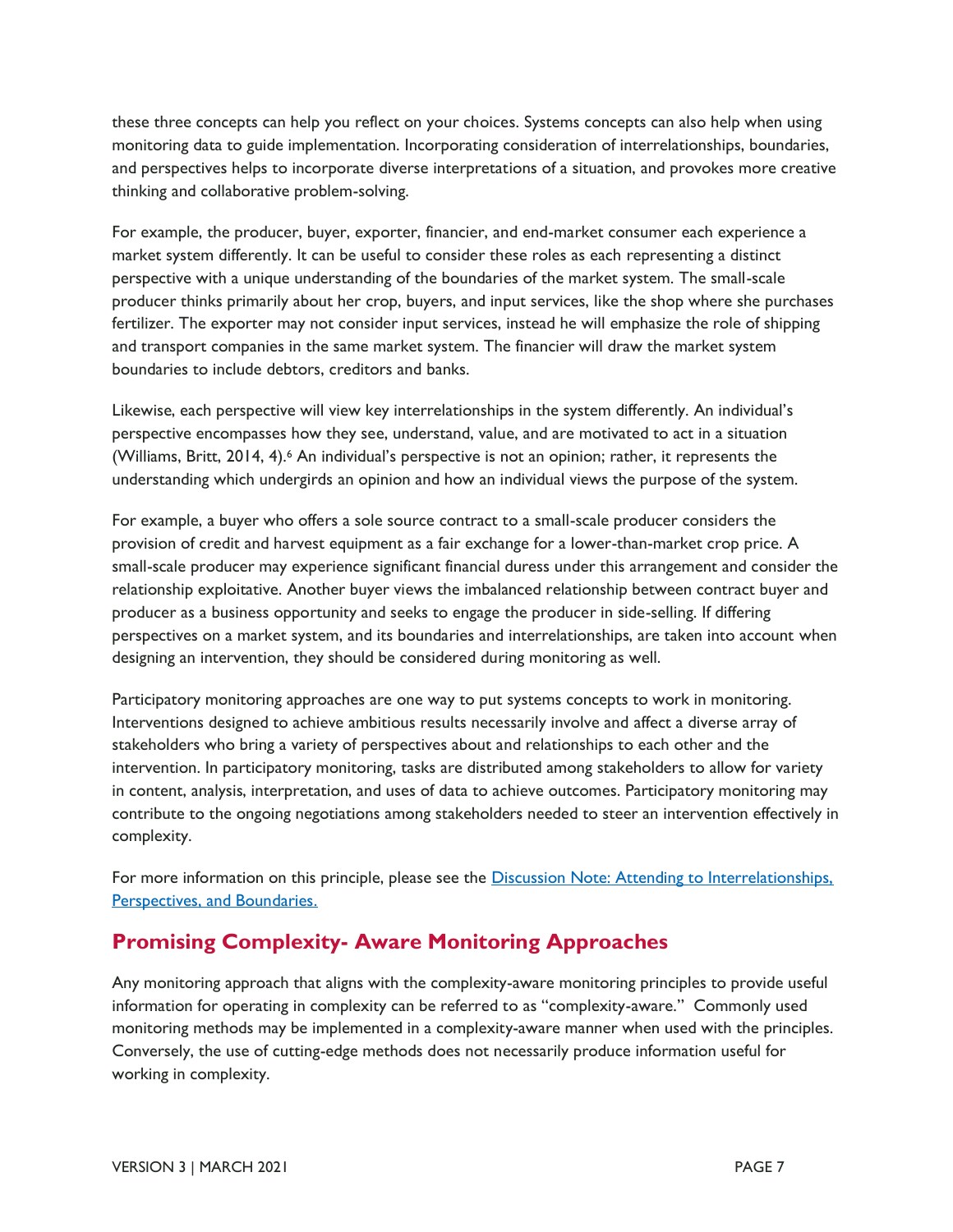When this Discussion Note was originally published in December 2013, it described five promising approaches<sup>7</sup> recognized for their potential to promote USAID's vision of evidence-based and flexible programming in situations where certainty and agreement are low. Since that time, USAID has continued to seek out and trial approaches for monitoring USAID strategies, projects and activities operating in complexity. A number of approaches have been recognized for the potential to provide information necessary for both accountability and learning for complex aspects of programs and contexts. [The Systems and Complexity White Paper](https://pdf.usaid.gov/pdf_docs/PA00M7QZ.pdf) is one of several resources for those seeking information about promising approaches.<sup>8</sup>

## **Complexity-Aware Monitoring Approaches in the Program Cycle**

All components of the Program Cycle are "interconnected and mutually reinforcing" and integrated through learning and adapting. Adaptive management is one of four principles underpinning the Program Cycle, stating that: "USAID must be able to readily adapt programs in response to changes in context and new information. To do this, the Agency must create an enabling environment that encourages the design of more flexible programs, promotes intentional learning, minimizes the obstacles to modifying programs, and creates incentives for learning and managing adaptively (ADS 201.3.1.2.B)."

The need for adaptive management increases in complex situations, and complexity-aware monitoring can play an important role in adaptive management of complex aspects of strategies, projects and activities. Where complexity is high, more adaptive approaches are necessary to manage the uncertainty and respond to dynamic changes in the context. Adaptive design of a strategy, project or activity, necessitates corresponding approaches in its MEL Plan. Complexity-aware monitoring elements of a MEL Plan should be flexible, and strongly linked to implementation and subsequent designs.

### **Conclusion**

Performance monitoring is intended to "reveal whether implementation is on track and whether expected results are being achieved (ADS 201.6)" Complexity-aware monitoring complements performance monitoring for aspects of strategies, project and activities where cause-effect relationships are uncertain and agreement on problems and solutions is low. When USAID staff identify components of strategies, projects, and activities that meet these criteria, they may consider using complementary monitoring approaches that are complexity-aware in order to address performance monitoring's three blind spots (unintended outcomes, alternative causes and feedback loops), synchronize with the pace of change, and consider key systems concepts, such as interrelationships, perspectives, and boundaries. Complexity-aware monitoring can be used in conjunction with performance and context monitoring keeping in mind the distinctive strengths of each.